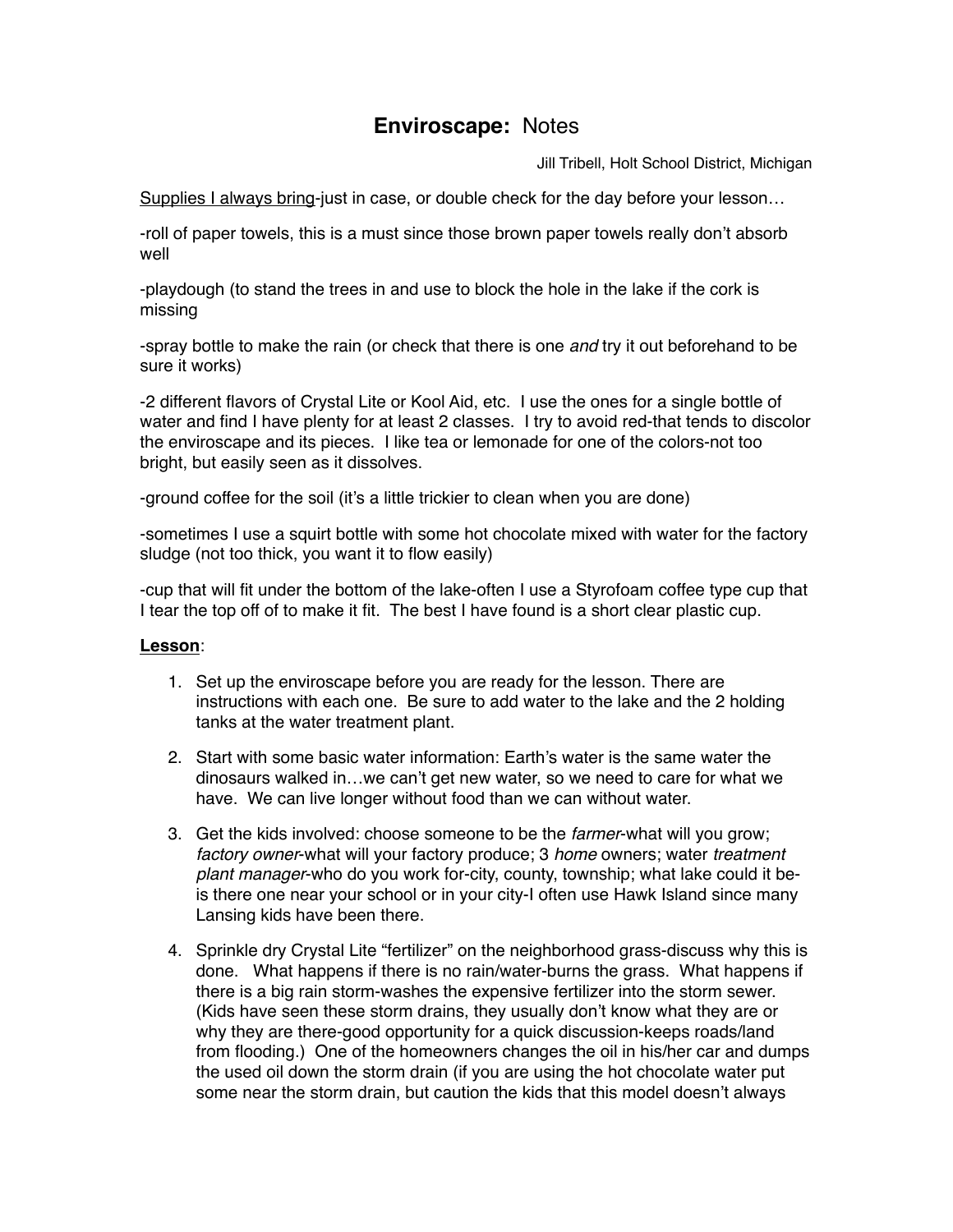work correctly for the storm drain, it should flow under the road and into the riveris that a good idea, where does it go, why is that a problem?

- 5. Put some coffee grounds on the fields so symbolize the soil. Sprinkle dry Crystal Lite "fertilizer" on the farmland. If you are using hot chocolate water you can add a few "cow pies." Most kids are surprised and disgusted that manure is usually used as fertilizer on a farm.
- 6. Add some Crystal Lite to the holding ponds at the water treatment plant to show that the water is not ready to be pumped back out for use. Kids don't realize that most places with "city water" are connected with one set of pipes to carry dirty water to the treatment plant and another set to carry clean water back from the plant to the business, school or home.
- 7. Now it's time to use the spray bottle and have a good soaking rain. Use as much as you need to get the colored water flowing. Talk about what is happening to the fertilizer, oil, cow pies, possibly the farmers seeds, the over flowing water holding tanks at the treatment plant.
- 8. Say that the factory owner wants a nice vacation so he is cutting his costs and doesn't repair the machine that is supposed to clean up the water he uses for making his products. (The law says he must only let clean water and air out of the plant.) Add hot chocolate water to the top of the factory until it runs out the bottom. What will happen to the owner who is breaking the law-clean up costs, fines, shut down the plant, workers will lose their jobs. Will he get a vacation now, how will he pay his bills?
- 9. Time to have kids help find solutions: Have the student who lived/worked in each place come up with an idea to help solve the problem-get additional ideas from the class.
- 10. Home owner-watch the weather before fertilizing, use a sprinkler to get fertilizer to gently soak into the ground, recycle oil at a business that does oil changes.
- 11. Factory owner-clean up spillage, pay fine, fix "clean up machine."
- 12. Water treatment manager-make deeper holding tanks, cover the tanks (they may need to have sunshine, I don't know), have retractable covers to use during storms, don't fill the tanks so full
- 13. Farmer-plow fields in opposite direction so the seeds and soil don't wash toward the lake, build a wall around the farm, build up the soil into a hill between the farm and the river and the lake, check the weather before planting or fertilizing, plant trees or bushes around the edge of the farm to help hold the soil in place.
- 14. If you have time (or back at school if you have to leave the nature center early) have the kids draw a diagram of the enviroscape, using labels. Have them choose 1 area (homes, farm, factory, water treatment plant) and tell how they can help keep our water clean and why that is so important to everyone.

## **\*\*\*Clean up:**